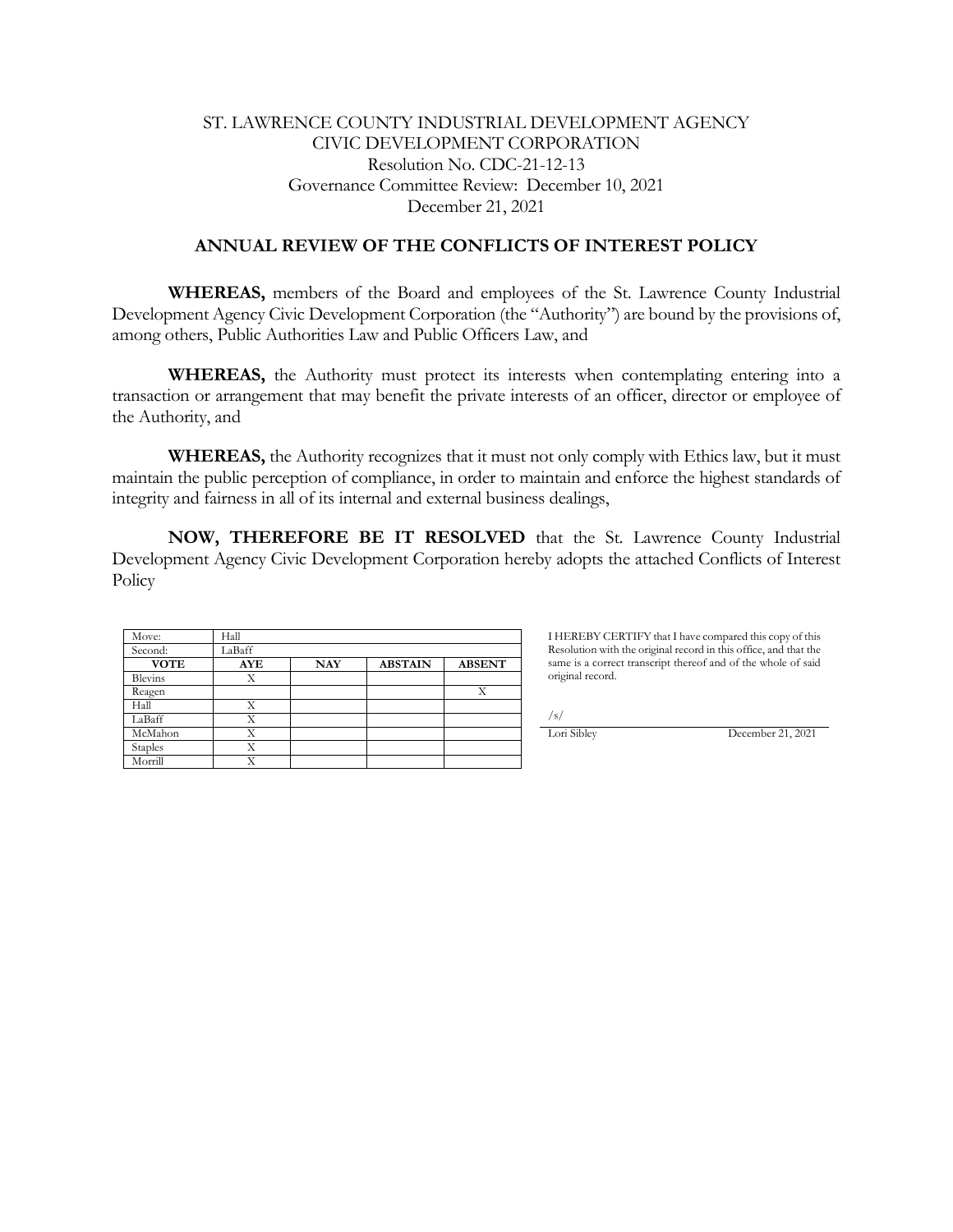## **ST. LAWRENCE CO. INDUSTRIAL DEVELOPMENT AGENCY CIVIC DEVELOPMENT CORPORATION CONFLICTS OF INTEREST POLICY RESOLUTION NO. CDC-21-12-13 GOVERNANCE COMMITTEE REVIEW: DECEMBER 10, 2021 DECEMBER 21, 2021**

#### **Article 1. Background**

The purpose of the conflicts of interest policy is to protect the interests of the St. Lawrence County Industrial Development Agency Civic Development Corporation (hereinafter, the "Authority") when it is contemplating entering into a transaction or arrangement that may benefit the private interests of an officer, director or employee of the Authority. This policy is intended to supplement, but not replace, any applicable state and federal laws governing conflicts of interest applicable to nonprofit and charitable organizations.

### **Article 2. Definition**

A conflict of interest will be deemed to exist whenever an individual is in the position to approve or influence Authority policies or actions which involve or could ultimately harm or benefit financially: (a) the individual; (b) any family member (spouse, domestic partner, grandparents, parents, children, grandchildren, great grandchildren, brothers or sisters (whether whole or half blood, or step relationship), and spouses of these individuals); or (c) any organization in which he or a family member is a director, trustee, officer, member, partner of more than 10% of the total (combined) voting power. Service on the board of another notfor-profit corporation does not constitute a conflict of interest.

#### **Article 3. Disclosure of Conflicts of Interest**

A Director, officer or employee shall disclose a conflict of interest: (a) prior to voting on or otherwise discharging his duties with respect to any matter involving the conflict which comes before the Board or any committee; (b) prior to entering into any contract or transaction involving the conflict; (c) as soon as possible after the Director, officer or employee learns of the conflict; and (d) on the annual conflict of interest disclosure form.

The Secretary of the Authority shall cause to be distributed annually to all Directors, officers and employees, a form soliciting the disclosure of all conflicts of interest, including specific information concerning the terms of any contract or transaction with the Authority and whether the process for approval set forth in this policy was used. Such disclosure form may require disclosure of other relationships that may not constitute an actual conflict of interest, but which are required to be disclosed in order for the Authority to comply with its annual reporting requirements.

#### **Article 4. Approval of Contracts and Transactions Involving Potential Conflicts of Interest**

A Director or officer [or employee] who has or learns about a potential conflict of interest should disclose promptly to the Secretary [Chief Executive Officer] of the Authority the